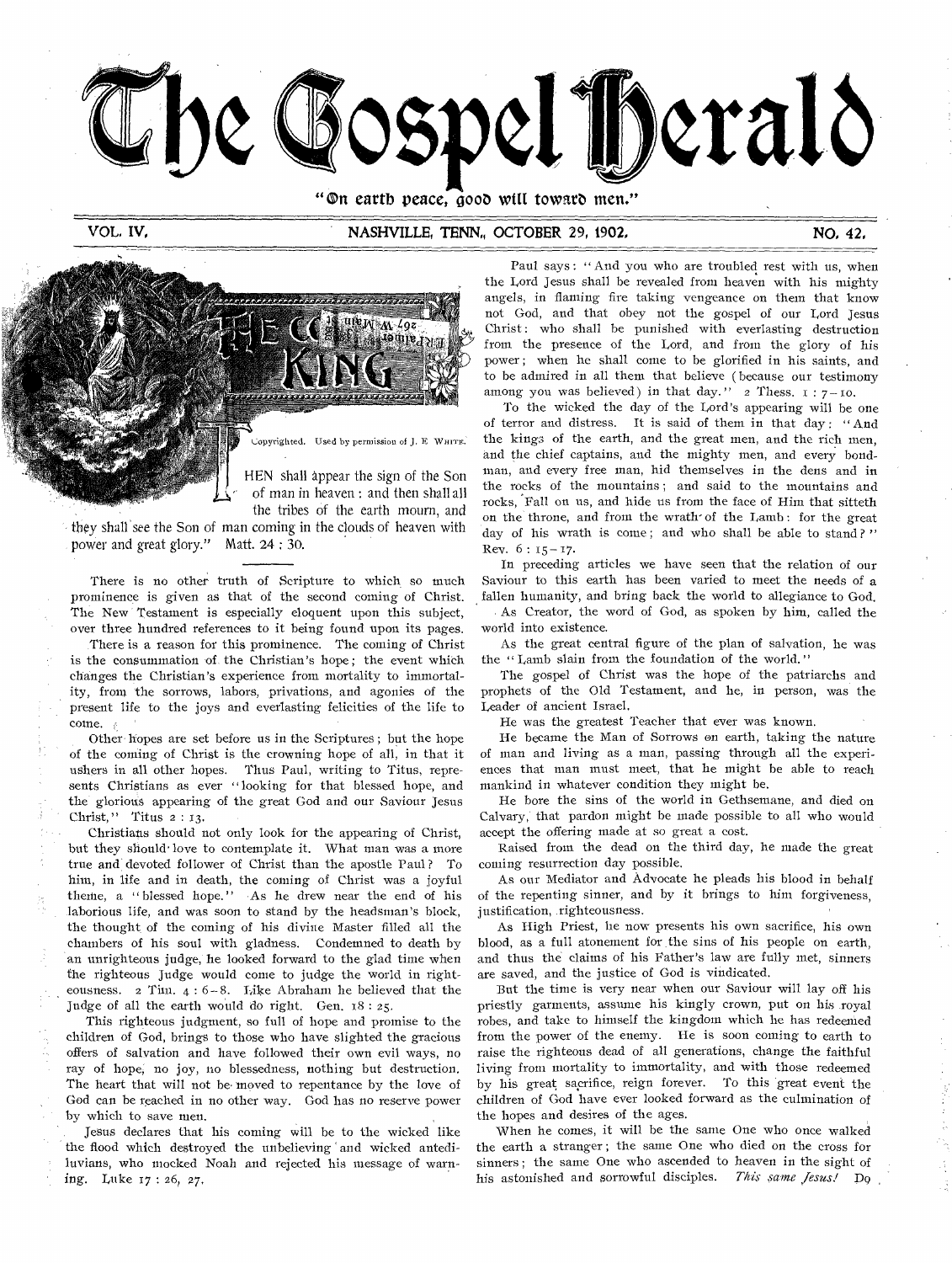you believe it ? Jesus said, *"I* will come again." The angel said, " This *same*  Jesus " will come again, *"in like manner*  as ye have seen him go, " He went away bodily ; he will return in the same manner. " For the Lord *himself* shall descend from heaven."  $\bar{1}$  Thess.  $4:16$ . He was borne away in a cloud ; he will come in the same way. " Behold, he cometh with clouds ; and every eye shall see him." Rev. 1 : 7. Angels escorted him to heaven ; they will also return with him. " The Son of man

shall come in his glory, and all the holy

angels with him. " Matt. 25 : 31. But he will not come in his own glory alone. When he comes to receive to himself his faithful ones, he will then appear in all the glory of heaven. He will "come in his own glory, and in his Father's, and of the holy angels. " Luke 9 : 26. His own glory is above the brightness of the sun. Acts 26 : 13. The glory of the Father can be no less, and the glory of a single angel is described as follows : " His body also was like the beryl, and his face as the appearance of lightning, and his eyes as lamps of fire, and his arms and his feet like in color to polished brass, and the voice of his words like the voice of a multitude." Dan. io : 6. When Jesus comes as king, accompanied by ten thousand times ten thousand, and thousands of thousands of these glittering beings, shining in all the glory of himself and his Father, he will indeed be " wrapped in a blaze of boundless glory."

How different such a coming from that witnessed at his first advent. He came then a stranger to his own professed people ; he will come again to be " admired in all them that believe. " Then he came in weakness ; now he comes in'power to scatter his enemies. He was then a babe in Bethlehem's manger, wrapped in swaddling clothes, and lived to wear a crown of thorns ; now he comes a King, wearing a crown of glory, and attended by all the shining angels. Then he came to bear the burden of sin, to suffer and to die ; now he comes without sin, nevermore to die, but bearing crowns of life for all his people. Thank God that this time—

- " He comes not an infant in Bethlehem born, He comes not to lie in a manger ;
- He comes not again to be treated with scorn,
- He comes not a shelterless stranger ;
- He comes not to Gethsemane,
- To weep and sweat blood in the garden ; He comes not to die on the tree,
- To purchase for rebels a pardon ;

0, no! glory, bright glory environs him now."

And we shall see him. What a thought ! See him as he is; him whose head and hairs are white like wool, as white as snow ; whose eyes are as a flame of fire ; whose feet are like unto fine brass, as if they burned in a furnace ; whose voice is as the sound of many waters, and whose countenance is as the sun shineth in his strength. Rev.  $1:14-17$ . But this is too much for our understanding. We must

wait for the glad day of his actual coming, when our eyes may behold him in all his splendor; for "it doth not yet appear what we shall be : but we know that, *when he shall appear,* we shall be like him ; for *we shall see him as he is." I* John 3 : 2.

## if NIP ir

## REGENERATION.

## BY M. C. WILCOX.

J USTIFICATION is a most precious boon, and has brought joy to many hearts ; it is not all that is needed. In fact, it alone would add to the individual's misery and despair. For how many there are.who have sought for forgiveness, or justification, and through God's grace obtained it, or supposed they had obtained it, but have fallen back into the old sins again and again. And so they have gone on sinning and repenting, sinning and repenting, believing that God had forgiven them, and hoping that they would be able to be obedient in the future ; but the continual falling brings continual discouragement, till oftentimes the individual gives up in despair. He has prayed again and again, " Lord, forgive me this once, and I will. never commit the sin again ; " but he has found, in the words of the apostle Paul, " For the good that I would, I do not ; but the evil which I would not, that I do," Rom. 7 : 19. How many live in this condition for years !

## The Reason of Continual Sinning.

Why is it that the individual does not keep his promise to the Lord to sin no more in that direction ?  $\overline{\phantom{a}}$ 

For this reason : The sinner has looked only at the individual sins, and not at his nature, of which the sins are an outgrowth. He has sinned, and his sins have brought shame, humiliation, sore trials, and evil consequences. He has come to hate those sins because of this. He has gone in his search no deeper than the sins. He has not looked beyond to the carnal heart, which is enmity against God, of which the individual sins are only the natural fruit. Or, if he has, he may so love some things in that nature as to cling to it still. Just as long as it does not break out into open, humiliating sins, it is pleasing to him. He loves to think the thoughts of the carnal mind, and wishes the deeds that are sinful were not sinful, so that he might indulge in them. Many go on in this way year after year. They do not realize their condition themselves. The deceitfulness of the sinful nature blinds them. They fall into sin, and do not know why they fall.

## The Deceitfulness of Sin.

But God has not left us in ignorance upon the reason of the sinning, nor withheld from us the secret of overcoming: Just as long as our nature remains unchanged, just as long as the carnal heart holds sway, just so long man will fall into sin. He can not do otherwise. He may make all the good

resolutions and promises and vows that he will, in time of temptation they will prove worthless, and as powerless to hold him as a spider's web. Hear a few testimonies of the Word of God : —

The heart is deceitful above all things, and desperately wicked ; who can know it? Jer. 17 : 9.

For out of the heart proceed evil thoughts, murders, adulteries, fornications, thefts, false witness, blasphemies. Matt. 15: 19.

Now the works of the flesh are manifest, which are these, Adultery, fornication, uncleanness, lasciviousness, idolatry, witchcraft, hatred, variance, emulations, wrath, strife, seditions, heresies, envyings, murders, drunkenness, revelings, and such like ; of the which I tell you before, as I have also told you in time past, that they which do such things shall not inherit the kingdom of God. Gal. 5: 19-21.

Many other passages might be given which show the inherent evil of the natural heart. And this nature is common to all men. *Jews* and Gentiles alike *" are* all under sin ; as it is written, There is none righteous, no, not one." "For all have sinned, and come short of the glory of God." Rom. 3: 9, 10, 23. For this reason men can not do God's will. They may be outwardly moral as was Paul (Phil.  $3: 4-6$ ); but like him they will be forced to confess, " The evil which I would not, that I do." Rom. 7 : 19.

## The Secret of Overcoming.

It is manifest, therefore, that if man is ever brought into a condition where he can do *God's* will, his nature must be changed. The carnal heart must be taken away. This, in Scripture, is called regeneration, or being born again.

For we ourselves also were sometimes foolish, disobedient, deceived, serving divers lusts and pleasures, living in malice and envy, hateful, and hating one another. But after that the kindness and love of God our Saviour toward man appeared, not by works of righteousness which we have done, but according to his mercy he saved us, by the washing of regeneration, and renewing of the Holy Ghost. Titus 3: 3-5.

This is what our Saviour tells the proud and outwardly righteous Pharisee, Nicodemus, in whose heart there was kindled a desire to know more of Jesus: "Verily, verily, I say unto thee, Except a man be born again [" born from above," margin], he can not see the kingdom of God. " John. 3 : 3, Nicodemus tried to throw discredit upon these words of our Saviour by taking them in a strictly literal, fleshly sense ; and our Lord repeats his thought in the following words : " Except a man be born of water and of the Spirit, he can not enter into the kingdom of God. That which is born of the flesh is flesh ; and that which is born of the Spirit is spirit. Marvel not that I said unto thee, Ye must be born from above." Verses  $5-7$ , margin.

James speaks of being begotten " with the word of truth " (James  $s_1$ :  $s_2$ ), and Peter says : " Being born again, not of corruptible seed, but of incorruptible, by the Word of God, which liveth and abideth forever." i Peter i ; 23. And John also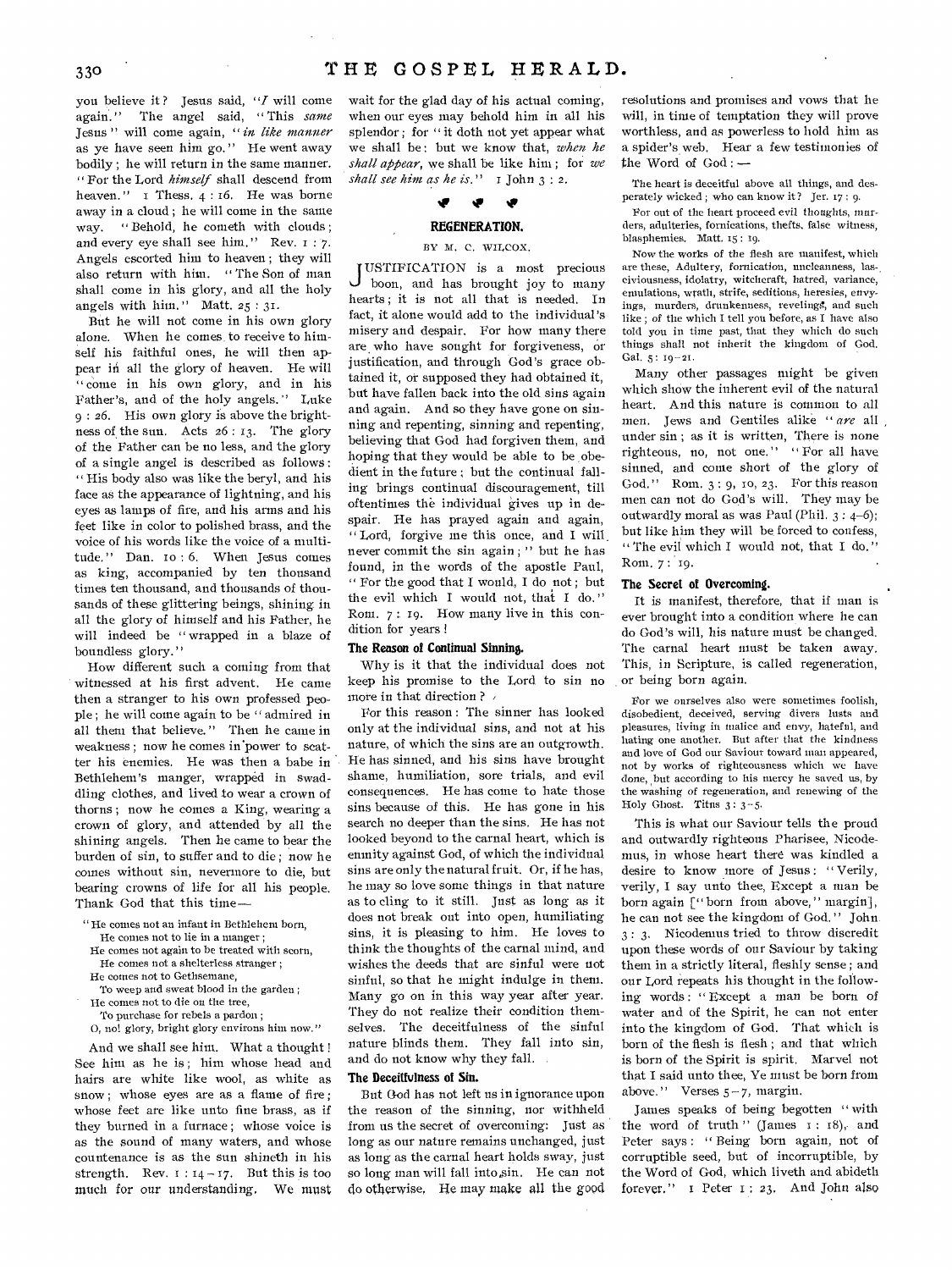speaks of the character of those who are born, or begotten of God. I John 3: 9.

## **The New Birth.**

It would be useless to take space to describe the new birth in detail, or the exact offices of the agencies which are connected therewith. Our object is to know how it can be accomplished in us, how we can become new creatures in Christ Jesus, without trying to understand a process which we can never understand by reason, but which we may apprehend by faith.

I. The sinner must see himself as revealed in God's Word. Of course this implies the searching of that Word. If he is honest in his desires to know and do God's will, the Spirit will reveal to him the Word as he studies it. The law of God will reveal to him that he is a sinner. I John 3 : 4 ; Rom. 7 : 7. God's Word will show that this evil is inherent in his very nature.

2. He must have such hatred of sin, not individual sins alone, but hatred of the carnal heart, the sinful nature, that he will be willing to renounce it forever, and yield himself wholly to do God's will.

3. But he can not put away this sinful nature in his own strength. As with Paul, it will be to him a loathsome body of death ; and, like Paul, he can only be freed by the Lord Jesus Christ. Rom. 7: 24, 25. Therefore he must come with true repentance for all past sins, with such a hatred of the carnal nature that he is not only willing, but anxious to renounce it forever, and submit his will to God in all things, and by simple faith in the Lord Jesus Christ and the promises of his Word, ask him to take away that carnal nature and replate it by a spiritual nature, which loves God's law and delights in his holy will.

## **A Willing Saviour.**

And O how willing God is to grant such a request! He has shown how anxious he is to Save men by giving his Son to die, that Son who also *"gave himself for us,* that he might redeem us from all iniquity, and purify unto himself a peculiar people, zealous of good works." Titus 2: 14. Listen to the words of that Saviour : " Ask, and it shall be given you; seek, and ye shall find; knock, and it shall be opened unto you. . . If a son shall ask bread of any of you that is a father, will he give him a stone ? or if he ask a fish; will he for a fish give him a serpent ? or if he shall ask an egg, will he offer him a scorpion? If ye then, being evil, know how to give good gifts unto your children ; how much more shall your heavenly Father give the Holy Spirit to them that ask him?" Luke  $11:9-13$ .

## **The Spirit's Agency.**

If is by the Holy Spirit that the change is wrought, and the above text shows how willing God is to bestow it. And if we truly and earnestly seek God for this, he will fulfil to us the promise of • Eze. 36 : 26, 27 : " A new heart also will I give you, and a new, spirit will I put

within you ; and I will take away the stony heart out of your flesh, and I will give you a heart of flesh." He then gives the agency by which this change is wrought, and the effect it will bear upon the life: "And I will put *my Spirit* within you, and *cause you to walk in my statutes,* and ye shall keep my judgments, and do them." will then be in Christ new creatures. The old affections, the love of sin, the enmity against God's law, will have passed away ; the heart will be made new, a heart that finds its highest joy in doing God's will. 2 Cor. 5: 17.

## Faith That Works by Love.

In this we can walk above condemnation, not in our own strength, but in the strength of Christ. Our deeds of love will be the outgrowth of our faith, the righteousness of faith, the " faith which worketh by love." Gal. 5: 6.

When brought into this condition, or the condition where we renounce all sin and yield all to Christ, baptism is the outward symbol of our faith, the manifestation to the world of our union with Christ.

If justification is precious, regeneration is much more so. The one is forgiveness of past sins only, the other includes all of that, and also the change of that nature which caused us to sin. And it is the same precious faith which brings both. It gives us a living connection with the great Fount of spiritual life, from which we may ever draw.strength and help to keep us from falling ; and it opens to us God's holy Word, magnifies his pure precepts, and makes of infinitely more worth his precious promises. Dear sinner, whether in the church or not, pause not in your seeking till the new heart is given, till you are a new creature in Christ Jesus.

## "F 'F

## **A TESTIMONY FOR THE TRUTH.**

AT a meeting of the Louisville (Kentucky) Clinical Society, held May 13, 1902, the question of diet was under discussion, when Dr. W. H. Wathen, president of the Kentucky School of Medicine of Louisville, made the following remarks, as reported in the *American Practitioner and News : —* 

*"* Theory is all right as far as it *goes,* but practical observation is of far more value, I assume that I have had opportunity of observing this question more than all of you combined, having recently spent three weeks among a class of people who use no meat at any time, and it has positively demonstrated to me that meat is unnecessary — that the healthiest people in the world never eat meat ; that those who have the most beautiful complexions, who are the most enduring in their work, who are the most amiable in their disposition, who are the least addicted to the use of whisky, wines, opiates, sexual excesses, etc., are those people who do not eat meat. It has been demonstrated that persons who have

been addicted to the excesses I have mentioned, while upon a meat diet, have entirely abandoned them while living upon an exclusively vegetable diet, but returned to the excesses when a mixed diet was again resumed.

" No well-trained Seventh-day Adventist eats meat, and you will not find healthier people in the world than these people, nor people more free from excesses of all kinds. I had occasion to observe, at Battle Creek, Mich., for three weeks, the nurses, the doctors, the medical students ; and I have never seen brighter medical students in my life, nor have I ever seen such healthylooking people as they are, and not one particle of meat do they eat. I lived among them for three weeks without any meat. I did not want or feel the need of meat, and I gained while there one and one-half pounds per day. Vegetarians are the most enduring people in the world ; the laborers on the coast of Spain unloading vessels work longer hours and carry heavier weights than meat-eaters, and they never eat any meat.

" The question of vegetarianism is a large one. You must prepare these things properly. Take, for instance, some of the cereals. We cook oatmeal between thirty and sixty minutes, and think it is ready to be served, whereas at Battle Creek they cook it at  $360^\circ$  F. from three to six hours; and when prepared in this way, it is easily digested and nourishing. Many of the Battle Creek products are already predigested, so that they are easily assimilated." " Protose, made of the gluten of wheat and

peanuts, is a substitute for meat. It is easily digested, easy of assimilation, and nutritious ; and when properly prepared, you can eat enormous quantities without ill effects.

" One of the most admirable dinners I ever ate was at Dr. Kellogg's, where no meat was served, the cooking being done with vegetable and nut oils instead of lards and greases. "

Such testimony as this, given before a meeting of physicians by one who stands at the head of a leading medical institution, is worthy of note, It shows that right principles concerning diet and health are finding a recognition among a class of thinkers who formerly gave little attention to them. Every one of us who have had the privilege of knowing the principles of hygienic reform for years ought, by walking in the light, to become a living testimony to the truthfulness of Dr. Wathen's remarks. So may it be. — *Review and Herald.* 

#### **41 SP** -2

" THERE is progress in the Bible, but there is also consistency from beginning to end. It is the one great Jehovah who is shown to us. The revelation culminates in Jesus Christ. He is the model for all men, as he lives before human eyes on the pages of the Gospels."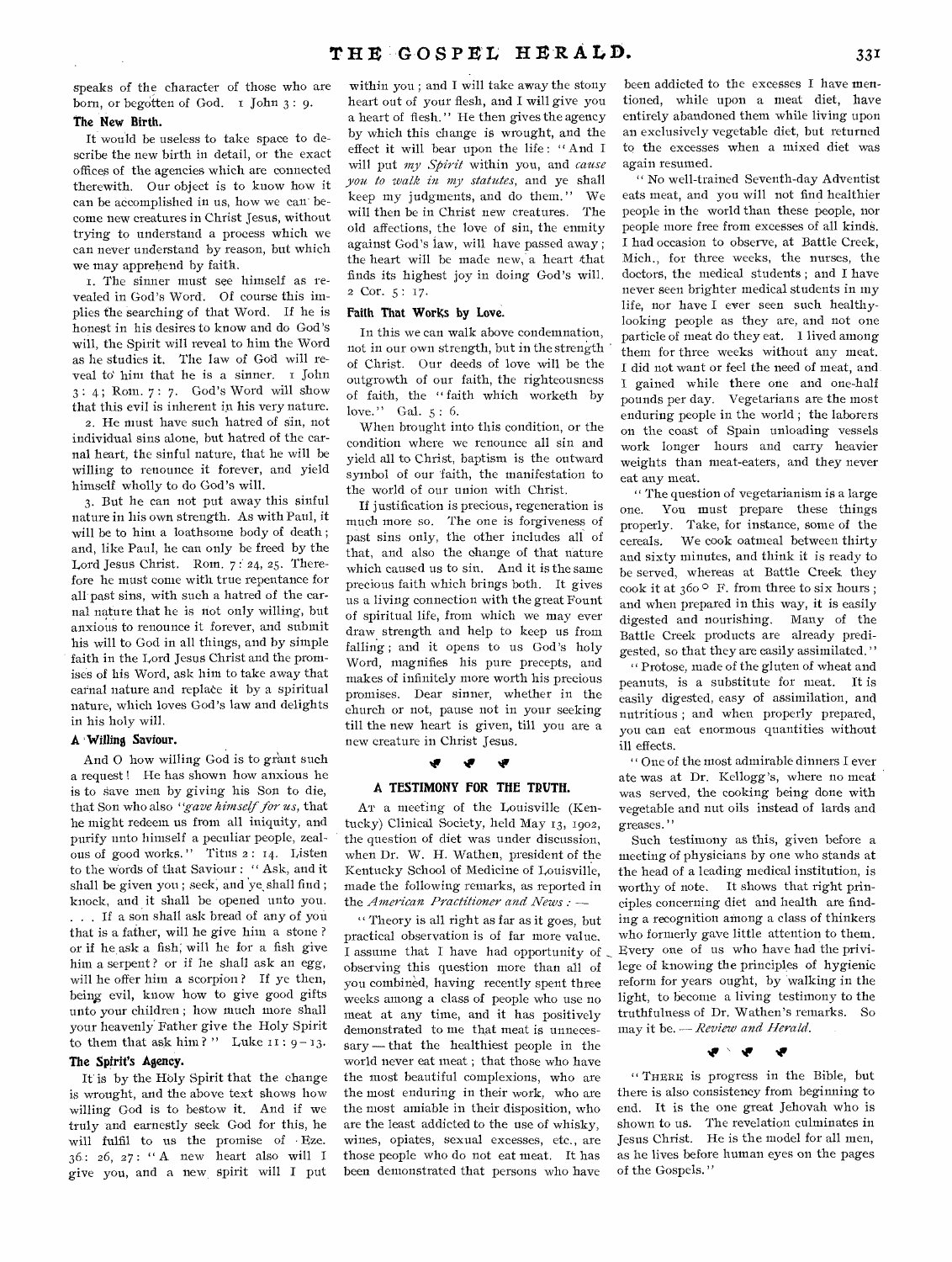

*EDITOR C. P. BOLLMAN.*  **NASHVILLE, TENN., OCTOBER 29,1902.** 

## **AN AWFUL RECORD.**

**"EvElzy** ninety minutes some man is killed by his fellow in this land of ours, which we are always telling each other is at the very forefront of all things, " says the Philadelphia *Press.* 

In 1896 there were to, 652 homicides in the United States. In 1897 there were 9,52o ; in 1898 there were 7,84o ; in 1899 the number was 6,225, and in 1900 it was 6,000, or 500 a month — seventeen a day.

" The record is appalling," says the Nashville *American*. "More than 6,000 homicides in 190o. More than 50,000 within the past six years. More murders in the United States during the Spanish-American and Philippine wars than there were deaths of American soldiers in battle or by disease during those wars. It is a red record, a black stain on a civilized land."

## **Evil-Doers Described.**

Those who commit these deeds of violence are described by the *American* as " men in whom the savage instinct is stronger than the ennobling influence of civilization, men with real or fancied wrongs, defying the law and resorting to personal vengeance ; men brutalized by drink, shooting down men and women or braining wives and children ; rejected lovers murdering defenseless women ; desperate speculators and defaulters slaying themselves and those they have wronged; the brute, the bully, and the coward popping away with the ready revolver in savage instinct and murderous recklessness, encouraged by the ease and facility with which murderers escape punishment ; the blood-thirsty mob, outraging the law in the name of vengeance and defying the courts for which they have little respect ; the habitually armed creature, in whom the rational sense of honor and justice and righteousness and manly restraint is never strong, and whose mean temper is as easily aroused as their weak judgment is overthrown, ready to shed the blood of their fellow-man and indulge their murderous instincts on slight provocation ; men who are too weak and too cowardly to face the duties and responsibilities and trials and hardships of life, and who sneak out of it when the shadows appear to thicken these constitute the class which makes up the list of homicides, suicides, and bloody murders."

## **Why Perilous Times.**

Holy Writ says of our day and of the very class described by the *American,* that " in the last days perilous times shall come;" and the reason of the peril is because men are " without natural affection," " fierce," " lovers of money," "lovers of pleasures," " incontinent, " etc. See 2 Tim.  $3: I-5$ . And the saddest part of it all is that even the church is honeycombed with all these sins ; for, describing the sins and sinners of the last days, the apostle adds: " Having a form of godliness, but denying the power thereof.'

## **A Remedy Suggested.**

" The remedy for the evil," says the *American, "is* stricter enforcement of the law, a more firm and even-tempered administration of justice, and a more healthy public sentiment and an educational crusade against lawlessness and the murderous instinct, habit, and practise which make this the most lawless and murderous of all the civilized countries. "

We are often enabled to understand the significance of current events, and to judge of the future by studying the records of the past, since it is at least measurably true that " history repeats itself."

In this particular instance we are assisted by our Lord himself in applying to current events the history of past ages. The Bible tells the condition of society in the days of Noah (see Gen.  $6:5$ ,  $11$ ), and in Matt. 24 : *37* our Lord assures us that " as the days of Noah were, so shall also the [days] of the] coming of the Son of man be. "

## **The Best** *Government* **Can Do.**

The remedy suggested by the *American*  is the best that governments can administer, but it must fail to cure the disease. The trouble is just where it was in the days of Noah, namely, in the moral condition of the human heart. Luxury on the one hand and poverty on the other are prolific breeders of crime. " Give me neither poverty nor riches," prayed the wise man; "feed me with food that is needful for me: lest I be full and deny thee, and say, Who is the Lord ? or lest I be poor and steal, and use profanely the name of my God."

### **Destroy Moral Power.**

On the one hand is wealth with its temptations to forget God, on the other is poverty with all the bitter passions which want excites in the human heart. In this country more than in any other the lines of demarcation between the classes are less clearly drawn. One result is greater unrest among the poor. The luxuries of the rich are better known to the poor than in other lands, and there is consequently a greater effort on the part of wage-earners and others of small and of more or less uncertain income to ape not only the luxuries but likewise the vices of the rich. Desire deepens into lust, and lust gives rein to passion on the one hand while destroying moral power on the other.

## **Necessary Conclusion.**

The necessary conclusion is that no remedy can avail that does not reach and revivify the moral forces of the human soul. This only the gospel of the Lord Jesus

Christ can do ; therefore only the gospel can certainly save anybody from being swept away by the flood of moral corruption and crime which threatens to engulf modern civilization. Civil law may restrain in a measure, but only the law of God written in the heart by the divine Spirit can eradicate the evil passions of the human soul.

 $\overline{1}$ 

Civil rulers should of course do all they can to render life and property secure, but to believers the divine counsel is, "Put not your trust in princes, nor in the son of man, in whom there is no help. His breath goeth forth, he returneth to his earth ; in that very day his thoughts perish. Happy is he that hath the God of Jacob for his help, whose hope is in the Lord his God. " Ps.  $146:4, 5.$ 

## **4 4 4 EUROPE AGAINST AMERICA.**

OCTOBER 22, Andrew Carnegie, the

millionaire, was formally installed as rector of St. Andrews' University, St. Andrew's, Scotland. In his rectoral address Mr. Carnegie said many interesting and some very significant things.

One remarkable feature of Mr. Carnegie's speech was an appeal to Emperor William to use his influence toward the eventual creation of the United States of Europe under the form of a political and industrial union.

" In this way only," Mr. Carnegie declared, " can Europe conquer the foreign markets or repel the American invasion. France, Germany, and Russia, who already had taken joint action against Japan, would suffice to insure a satisfactory union in Europe.

 $``$  The Czar," he continued, " having taken the first step toward the peace of the world in The Hague conference, the other mighty emperor might some day be impressed with the thought that it is due to himself and to Germany to play a great part on the wide stage of Europe, as her deliverer from the incubus which oppresses and weakens her, the appalling, paralyzing fear of war and of ruin between members of her own body."

Mr. Carnegie, in the course of a glowing tribute to Emperor William, said he could not help believing that " one so. supremely great " could " influence the few men who to-day control Europe to take the first step not'to federate, but by an alliance to insure internal peace, which is, all that can be expected at present." Unless the powers agree to something of the kind, they could look forward to "revolving like so many Lilliputians around this giant Gulliver, the American Union, soon to embrace two hundred millions of the English-speaking race, and capable of supplying most of the world's wants."

Dealing with the events which caused the industrial supremacy " once yours, but now passed to your lineal descendant, who bears the industrial crown," Mr. Car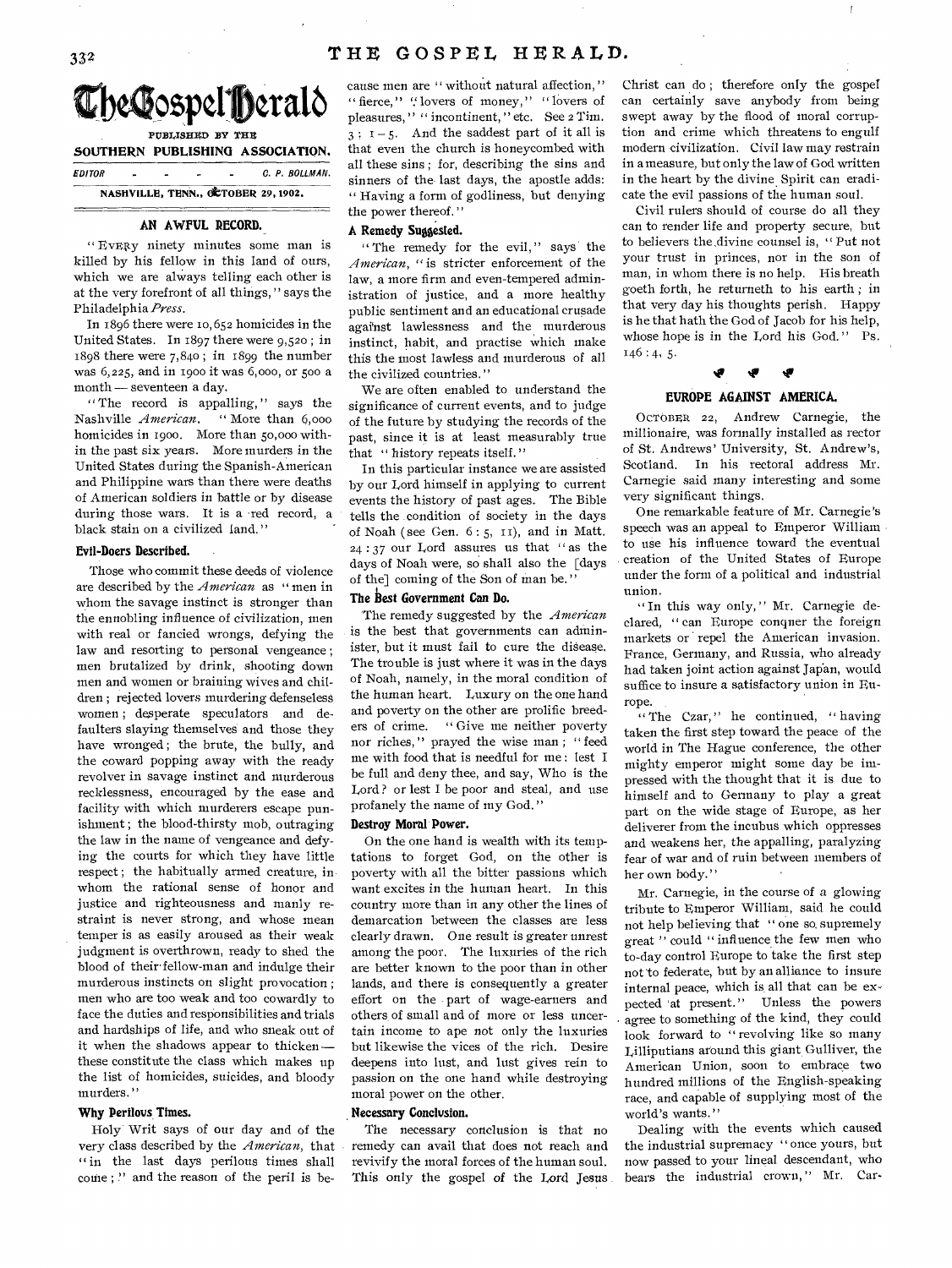negie maintained that it was a physical impossibility for Great Britain to produce material things rivaling in amount those of countries the size of America, Germany, and Russia ; nor would a union of the empire change the situation, for " neither Canada nor Australia give promise of much increase in population or industrialism. All thought of material ascendency even with the British empire united must therefore be abandoned."

## **Interesting Facts.**

Mr. Carnegie did not deal entirely in glittering generalities but gave his audience some very interesting facts. " America, " he said, " now makes more steel than all the rest of the, world. In iron and coal her production is greatest, and it is also true in textiles. She produces three-fourths of the world's cotton. The value of her manufactures is about triple that of your own. Her exports are greater and the clearing-house exchanges at New York are almost double those of London."

Germany, the speaker said, now threatened to oust Great Britain even from second place "The work accomplished in American commerce by the German element can scarcely be believed except by those who, like myself, know it by experience," said Mr. Carnegie. "The sobriety and determination of Germans formed an example for England, whose enormous drink bill and money spent on tobacco they cut in half, while the gambling of both masters and men was abolished. "

In proof of his contention that it was hopeless to fight " magnitude in commercialism, " Mr. Carnegie cited the supremacy of Germany in the speed of Atlantic liners, and said they were not paid half the subsidies received by the British lines. " It is the magnitude of the 250,000,000 of people the German lines serve which is equivalent to a great home demand. This justifies their ocean greyhounds, as the American home market justifies unequaled manufacturing establishments."

## Mr. Carnegie said :-

" Since these lines were penned, we have had strong proof of the law of surplus. To !support a smaller market in an unequal struggle your government has found it necessary to give \$2,000 per day from the national revenues for two Atlantic greyhounds under your flag. The Germans get four of these without this aid, because of a greater home market, which supports such ships of itself. There is no escape from the the influence of magnitude, which gathers as it rolls and must finally conquer.'

The student of prophecy will know how to put such facts and figures along side of Rev. 13 : 12 and draw a just conclusion.

## te

" GOD holds us responsible for what we might be if we would improve our talents."



## **THE KINGDOM OF ANTICHRIST.**

International Sabbath-School Lesson for November 8, 1902.

THE symbol of the little horn finds its<br>fulfilment in a man. Dan. 8: 8, 24. fulfilment in a man. Dan. 8: 8, 24. This is the " man of  $\sin$ " (2 Thess 2: 3), the antichrist  $(2 \text{ John } 7, \text{ R. V.})$ . The distinguishing characteristics of this enemy of God's kingdom are plainly set forth. He does not acknowledge the revelation of the Son of God in our flesh  $(1$  John  $4:3)$ ; he puts himself (humanity) in the place of (Divinity) (2 Thess.  $2:4$ ); he speaks against God, persecutes his people, and thinks to change his law (Dan. 7 : 25). It is evident that these scriptures all apply to one and the same system or person. Thus the seventh chapter of Daniel is a prophecy of the rise and work of the little horn, the man of sin, antichrist, who attempts to establish a kingdom with himself as king under the cover of a profession of loyalty to the kingdom of God.

In ancient Babylon there was undisguised opposition to the God of heaven. The temple and worship of Belus were entirely distinct from the temple and worship of God. Dan. 1: 2. The creed of Babylon openly denied the very essence of Christianity. Dan. 2: 11. The head of modern Babylon seeks to hide the real character of his work by assuming Christian forms and names. 2 Thess. 2 : 4. While pretending to be the vicegerent of God, he is in reality the vicegerent of " that old serpent, called the Devil, and Satan." Compare Rev.  $13:2$  with Rev.  $12:9$ . This system is called " the mystery of iniquity " (2 Thess. 2 : 7) in distinction from " the mystery of godliness " ( $\text{I Tim. } 3$ :  $\text{I6}$ ). " The mystery of godliness " is the revelation of Christ in our flesh; "the mystery of iniquity" is the revelation of self (which is really the revelation of Satan) in our flesh. The one is the exaltation of Christ ; the other is the xaltation of self. The one is Christianity ; the other is paganism. The one means a belief in God ; the other means a belief in self. The one means justification by faith; the other means justification by works.

## QUESTIONS,

t, What appearance did the little horn present to the prophet Daniel?

2. In the interpretation of the vision, what was the little horn said to be ?

3. What term does the apostle Paul apply to this same enemy of God's kingdom?

4. What term is used by the apostle John in describing the same one?

5. What does the apostle John give as the essential mark of antichrist?

6. What does the apostle Paul say that the man of sin would do ?

7, How does the prophet Daniel describe the career of the little horn ?

8, What do these passages taken together show

to be the real subject of the vision of the seventh chapter of Daniel?

9. How complete was the distinction between the religion of ancient Babylon and the true religion ?

to. In what essential feature did the creed of Babylon differ front the truth of Christianity? u. How does modern Babylon attempt to deceive

the world ? 12. What does the pope claim to be? What is he

in reality ? Show this from the Scripture. 13. What name does Inspiration give to the Papacy ?

14. With what is this in direct contrast?

15. What is the significance of each of these terms ?

t6. In what teaching does each one find its expressions?



## **THE TIME OF THE JUDGES.**

### International Sunday-School Lesson for November 16, 1902.

GOLDEN TEXT: "They cry unto the Lord in their trouble, and he saveth them out of their dis-tresses." Ps. 107 : 19.

### LESSON SCRIPTURE : Judges 2 : 7-16.

7 AND the people served the Lord all the days of Joshua, and all the days of the elders that outlived Joshua, who had seen all the great works of the Lord, that he did for Israel.

8 And Joshua the son of Nun, the servant of the Lord, died, being an hundred and ten years old.

9 And they buried him in the border of his inheritance in Timnath-heres, in the mount of Ephraim, on the north side of the hill Gaash.

to And also all that generation were gathered unto their fathers : and there arose another generation after them, which knew not the Lord, nor yet the works which he had done for Israel.

It And the children of Israel did evil in the sight of the Lord, and served Baalim :

12 And they forsook the Lord God of their fathers, which brought them out of the land of Egypt, and followed other gods, of the gods of the people that were round about them, and bowed themselves unto them, and provoked the Lord to anger.

13 And they forsook the Lord, and served Baal and Ashtaroth.

14 And the anger of the Lord was hot against Israel, and he delivered them into the hands of spoilers that spoiled them, and he sold them into the hands of their enemies round about, so that they could not any longer stand before their enemies.

15 Whithersoever they went out, the hand of the Lord was against them for evil, as the Lord had said, and as the Lord had sworn unto them : and they were greatly distressed.

16 Nevertheless the Lord raised up judges, which delivered them. out of the hand of those that spoiled them.

### SUGGESTIVE QUESTIONS.

(I) What is said of the people during the days of Joshua and of the elders that outlived him? What had the elders seen? Verse 7. (2) What is Joshua called? How old was he at his death? Verse 8. Note 1. (3) Where was he buried? Verse 9 ; Joshua 19: 5o. (4) What is said of the generation that lived after this ? Verse to ; Ex. 5 : 2 ; I Sam. 2 : 12 ; Jer. 9 : 3. Note 2. (5) What course did they take? Verse II. Note 3. (6) Whom did they forsake? What gods did they serve? Verses 12, 13; Deut. 31 : 16 Judges to : 6. Note 4. (7) To what did their evil course move the Lord? How did he punish them ? Verse  $14$ ; Judges  $3:8$ ;  $10:7-9$ ; Ps. ro6 : 34-4o. Note *5.* (8) How deplorable did their case become ? Had the Lord told them what would be the result of serving or forsaking him ? Verse  $15$ ; Leviticus 26; Deuteronomy 28. (9) Whom did the Lord raise up? What did the judges do? Verse 16 ; I Sam. 12 : tI. Acts 13 : 2o. Note 6.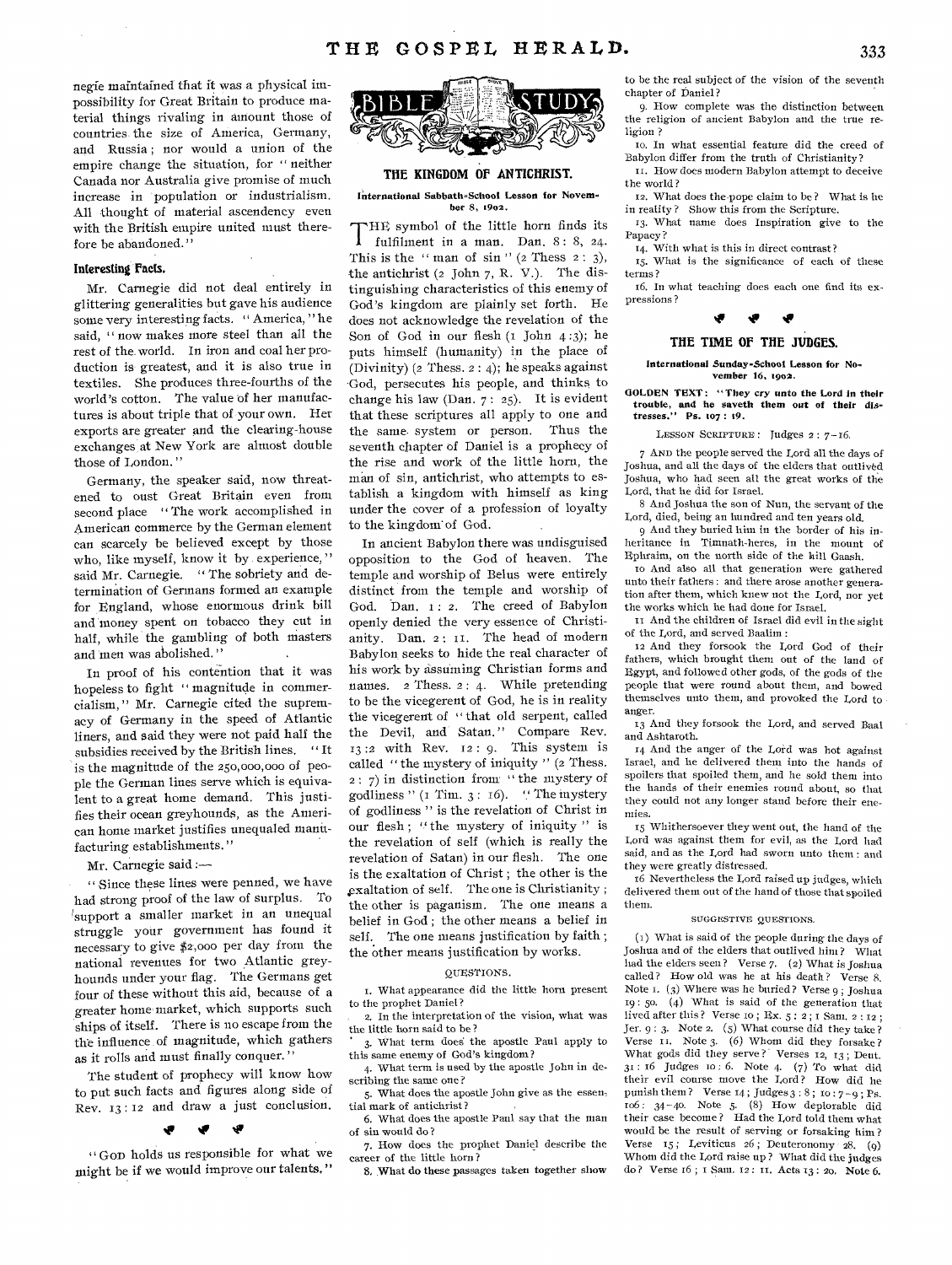## NOTES.

1. What could be higher praise than to be described " as the servant of the Lord," — like Moses, " faithful in all. his house " ?

2. They " knew not the Lord " either by a personal experience of the wonderful deliverances he had wrought for the nation, or by personal experience in the loving reverence of true worship.

3. " The transition from Joshua to Judges is like the descent from the mountain to the city at its foot, or like the change from the music of a symphony to the noise of the streets. The book is a picture of popular life,— life in its ordinary struggles ; and it is invaluable as a record' of the manners and customs of the times ; yet its direct value is as a record of divine grace. " — *Seelye.* 

4. Baalim is the plural of Baal. This form seems to have been used, not so much to designate statues of the divinity as different modifications of the divinity himself. " Baal was the supreme male divinity of the Canaanitish nations, as Ashtaroth was their supreme female divinity."

5. " God had placed his people in Canaan as a mighty breastwork to stay the tide of moral evil, that it might not flood the world. If faithful to him, God intended that Israel should go on conquering and to conquer. He would give into their hands nations greater and more powerful than the Canaanites. . . . But regardless of their high destiny, they chose the course of ease and self-indulgence ; they let slip their opportunities for completing the conquest of the land ; and for many generations they were afflicted by the remnant of these idolatrous peoples, that were, as the prophet had foretold, as 'pricks in their eyes' and as ' thorns in their sides.' "

6. God did not " utterly forsake his people. There was ever a remnant who were true to Jehovah ; and from time to time the Lord raised up faithful and valiant men to put down idolatry and to deliver the Israelites from their enemies. But when the deliverer was dead, and the people were released from his authority, they would gradually return to their idols. And thus the story of backsliding and chastisement, of confession and deliverance, was repeated again and again. *"—Patriarchs andProphets.* 

IF NV

## **WHAT SHALL I DO TO BE SAVED ?**

[From " What Think Ye? "I THIS question arises in every heart, for<br>there is a consciousness of guilt in the there is a consciousness of guilt in the minds of all, and an inbred desire to attain to a pure and better life. But as man struggles in his own strength to attain to his ideals of righteousness, he becomes discouraged, because he finds himself unable to perform that which he knows to be right, and he is led to cry out, " 0 wretched man that I am ! who shall deliver me from this body of death ! "

We are led to look beyond ourselves or any man for deliverance from sin and death. To whom shall we go? Sweet is the invitation to the sin-sick soul, given by Jesus of Nazareth, " Come unto me, all ye that are weary and heavy laden, and I will give you rest."

As many as received him, to them gave he power to become the sons of God, even to them that believe on his name. John 1: 12.

It is by grace that we are saved, through faith in the Lord Jesus Christ.

By grace are ye saved through faith ; and that not of yourselves : it is the gift of God. Eph. 2 : 8.

As Moses lifted up the serpent in the wilderness, and all who looked upon it were healed of the poisonous bites of the serpents ; so the Lamb of God, who was lifted up on the *cross* of Calvary, brings healing power to every believing soul who has been bitten by the subtle serpent of sin.

As Moses lifted up the serpent in the wilderness, even so must the Son of man be lifted up ; that whosoever believeth in him should not perish, but have eternal life. John 3 : 14, 15.



## **WORTH KNOWING.**

A many things, once heard two sen-GIRL, eager, ambitious, restless for tences that changed much of her life. They were these: "Would you be known? Then be worth knowing." '

In a flash she saw how cheap an ambition hers had been, and how selfish. Who was she, to long for the friendship of high souls ? What had she to give in return for the treasure of their lives ? Could she, as she was, even understand their language ?

In humility and sorrow she prayed again — no longer that she might be known ; but that, in God's good time, her own life might grow strong and beautiful, that she might prove worthy of all blessings that were given her. Then, since God in his wisdom teaches us to answer many of 'our own prayers, she began to study, to read, and to think, and try to love greatly. So years passed.

Did she become known ? — Never *as* in her girlish dreams ; but she found something far, far better, for she learned that to be known is nothing, and to try to be worth knowing that one may be known is less than nothing, but to lift one's soul to highest living. because one will not be. satisfied with lesser things, is a task whose joy deepens with every passing year, and reaches on into God 's eternity. — *Forward.* 

## **%Pi tig**

## **BLACK-SEA PECULIARITIES.**

THE Black Sea differs in a most remarka-<br>ble manner from other seas and oceans. HE Black Sea differs in a most remarka-A surface current flows continuously from, the Black Sea into the Mediterranean, and an undercurrent from the Mediterranean into the Black Sea. The latter current is salt, and, being heavier than the fresh water above, it remains stagnant at the bottom. Being saturated with sulphuretted hydrogen, this water will not maintain life, and so the Black Sea contains no living inhabitants below the depth of about one hundred

fathoms, The deeper water, when brought to the surface, smells exactly like rotten *eggs.— Selected.* 

y.

## IP **PERSONS OF GREAT AGE.**

ري

**N in CRE** people over one-hundred years old are found in mild climates than in the higher latitudes," says an exchange. " According to the last census of the German Empire, of a population of 55,000,000, only 78 have passed the one hundredth year. France, with a population of 40,000,- 00o has 213 centenarians. In England there are 146, Ireland 578, and in Scotland 46. Sweden has io and Norway 23. Belgium 5, Denmark 2, Switzerland none ; Spain, with a population of 18,000,000, has 401 people over one hundred years of age. Of the 2,250,000 inhabitants of Servia, 575 people have just passed the century mark. It is said-that the oldest person living whose age has been proven, is Bruno Cotrim, born in Africa, now living in Rio de Janeiro. He is one hundred and fifty years old. A coachman in Moscow has lived one hundred and forty years.

" To this it may be interesting to add the names and ages of a few individuals — all authenticated : —

" Hope Nelson, widow of one of the Plymouth colonists, died at 105 ; John Done, another Plymouth settler, at 110; Henry Boehm, a Pennsylvanian, who preached 74 years, at TOO ; Dr. Christopher C. Graham, the Kentuckian, who cleared up the mystery of Lincoln's birth, at 101; John Lusk, a Tennessean, who was at the siege of, Quebec and the battle of Saratoga, at 104 ; Dayid Kinnerson, last survivor of the Boston 'Tea Party, ' at 116; and John Gray, a Virginia pensioner of the Revolution, at 104.

" Perhaps the oldest man of modern times was Peter Czartan, a Hungarian peasant, who was born in 1539 and died in  $1724 - a$ ged  $185."$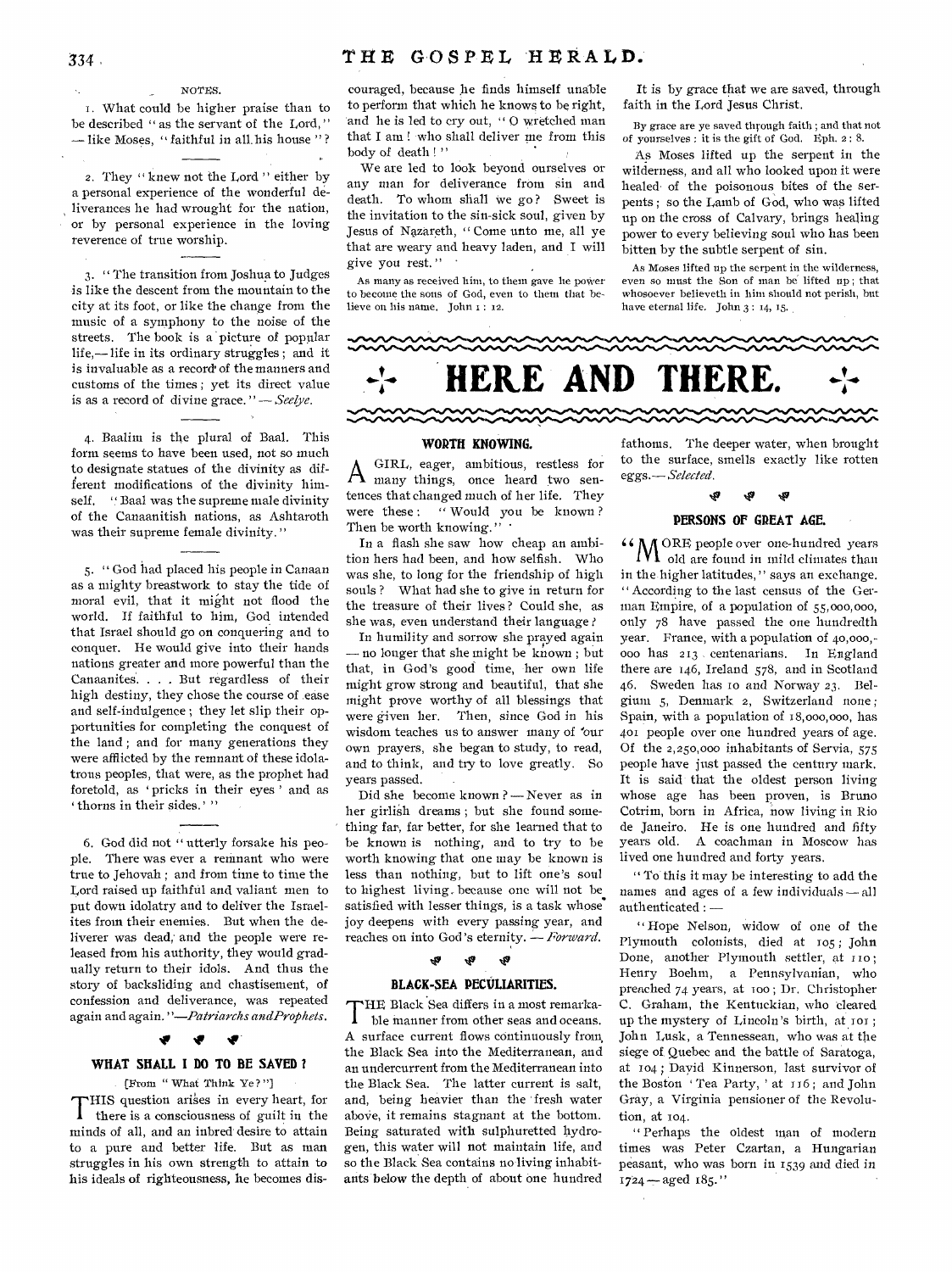A SYSTEM of milk depots has been established in New York City, from which, during the summer, nearly a million bottles of Pasteurized milk and pure milk foods for infants were distributed. The milk is free to thoge who will accept it ; those too independent to accept a charity pay a cent a bottle. Many little folks owe the preservation of their lives to this humane enterprise. Indeed, since the depots were established, in 1891, the death-rate among the children under five years of age has decreased almost one-half. Mr. Nathan Strauss originated and maintains this noble charity.<br>  $\bullet$   $\bullet$   $\bullet$ 

• AN American-built railroad, the Oroya in " the Peruvian Andes, attains the greatest elevation of any railroad in the world. At one point it passes through a tunnel 15,665 feet above sea-level. This is nearly 1,500 feet higher than Pike's Peak, and but little more than a hundred feet below the elevation of Mont Blanc. The Oroya railroad also enjoys the distinction of having cost more per mile than the great majority of railroads. It is a hundred and thirty-eight miles long, and cost \$43,000,000. The many tunnels, bridges, and zigzags presented difficult engineering problems."<br>  $\bullet \quad \bullet \quad \bullet$ 

In is said of the German Crown Prince that when he went to the University of Bonn, he refused to join his companions of the Prussian corps in their drinking bouts, and this led them to protest to the Kaiser against the unsociability of his-heir. But the Prince also had an interview with his father on the subject, and the Kaiser has denounced, the demoralizing practice of the students, of forcing one another to drink enormous mugs of beer. He declares that by so doing they are injuring their health, and of course their efficiency. In this matter the Kaiser and his heir are setting a truly royal example.<br>  $\bullet$   $\bullet$   $\bullet$ 

THE government of India has prohibited all further export of wild-bird skins and feathers, of which enormous quantities have hitherto been sent to England to be used in trimming ladies' hats. The value of the feathers exported in the year 1896-97 was \$1,484,000 ; and the following year skins were exported to the value of \$34,676,000. Think what a wholesale slaughter of the birds there must have been to supply this cruel trade. What a pity that the ladies did\_ not stop it themselves, instead of waiting for the government to interfere.

## Ŵ

"THE world now consumes 6,300,000,000 pounds of tobacco yearly, or 2,812,500 tons. This is worth \$200,000,000. In other words, the world's smoke bill is just \$5,000,000 a week."



## **A FALSE CHRIST.**

A FALSE Christ has appeared in London in the person of Rev. Arthur Smyth Pigott, a clergyman of the Church of England. The London correspondent of the New York *Tribune* gives this description of the believers in his claim to divine sonship : —

The brethren number over 200. They are neither rich nor poor, but comfortably off. They meet the needs of the church from their own purses, and ask nothing from unbelievers. No stranger can place a donation with them. They dress in mourning. Their belief, in waiting the pastor's self-revelation, was that, the day of grace past, the day of judgment was at hand, together with the second coming of the Messiah. It was, therefore, time for praise, not for prayer; for the book of judgment had been shut, and the merits of men and women had already been weighed. Their hymn book, which is termed "The Voice of the Bride," shows this belief. There is no marriage among them, nor is there a baptismal font in the church. With the coming of the Messiah so nigh, they did not have time for such vanities as courtship and marriage. Those who were already married lived as brother and sister. It is the personality of Pigott himself which chiefly excites the outer world. He is the son of a rich land-owner, whose family resided on their own estates in the west of England for many generations. He was educated at Cambridge University, and became a clergyman of the Church of England. But that life was too uneventful for his ardent spirits.

It seems that even before Mr. Pigott announced his claims to divinity, some of his followers were prepared for the declaration. One of them, a wealthy lady, in declaring her belief, said : —

We looked for him to come as the Scriptures had foretold, from the sky. But for a year we have been conscious of a great change in him who was Mr. Pigott. We were prepared for his declaration, though nothing was said. .

Gradually he made vailed allusions to what was coming, and he altered his methods of service only staying at the meetings to say what was borne in upon him, and then going away:

There was no definite pronouncement until a fortnight ago. Then he called the church together and told us the great news. It did not come as a sur-, prise, but as an immense relief. I can say truthfully that we all accepted the solemn fact with thankfulness.

Commenting upon this somewhat remarkable statement of the new faith, *Present Truth,* a London religious weekly paper, says : —

There we have the secret of the deception : Those who knew the Scriptures did not hold to them. They knew what the Scriptures say about Christ's second coming, yet accepted something in no way corresponding to it. None of these things cast the least discredit upon the Scripture teaching concerning the second coming of Christ ; and we need only repeat the words of the apostle : " Cast not away therefore your confidence, which bath great recompense of reward." " For yet a little while, and he that shall come will come, and will not tarry." These "false clirists" that arise are These "false christs" that arise are but signs that the coming of the real Christ is sure.

Of the clearness and certainty of these signs our Lord himself said : " Now learn a parable of the fig tree ; when his branch is yet tender, and putteth forth leaves, ye

know that summer is nigh : so likewise ye, when ye shall see all these things, know that it is near, even at the doors. " Matt. 42 : 32, 33.  $\mathcal{R}_p$   $\mathcal{R}_p$   $\mathcal{R}_p$ 

## **ROME NEVER CHANGES.**

A JESUIT clergyman, Father de Luca, has published a book in which he advocates punishing heretics with death. He says :—

The secular power, upon the church's order and authority, must inflict the death penalty upon heretics, from which penalty they may not be exempted, after having been handed over to the secular arm.

This is quoted approvingly from "Tanner," a church authority.

Father de Luca's book has received a great deal of attention from the German press, and the Reichstag has dealt with the subject of the punishment of heretics. The Catholic press seem to dissent from the position taken by the Jesuit father ; -but they condemn his utterances, not on the ground of principle, but of expediency. They give the impression that if the times were ripe for it, they would not object to " the principle that the sword may be used to *preserve* the faith, but not to propagate it." Rome is a true chameleon. She may reflect the aspect of her environment; she may " become all things to all men "—and times ; but she is the church that was the presiding genius of the Dark Ages after all. P P P

## **POLYGAMY IN UTAH.**

THE Utah Mission of the Methodist Church declares that polygamy is still practised to a large extent in that State, and insists • that a constitutional amendment is necessary to eradicate the evil. The last State legislature passed a bill to protect from prosecution those living in, polygamy. Govenor Wells vetoed the bill, but only because of " his fear that it would arouse .the nation to pass an anti-polygamy amendment to the Constitution. " It is stated that " the Mormon heirarchy is in complete possession of the State. They are practical polygamists themselves, and teach that it is a divine institution ; that they are to be big or little gods, according to the number of their wives or children; that wisdom inspires the gods to multiply their species.' " P P 4

**THE SULTAN'S REVENGE.** 

IT is asserted upon apparently good authorty that the Sultan of Turkey has written an autobiography which will fall on the civilized world like a bomb shell. Abdul, the paper says, in his work, has exposed the duplicity of Christian monarchs and statesmen who have deceived one another to gain the Sultan's favor. He lays bare the diplomatic secrets of the past twenty-five years and denounces the hypocrisy of Christian civilization. The work, according to *Die Information,* will be published after the Sultan's death as a posthumous revenge on Europe,